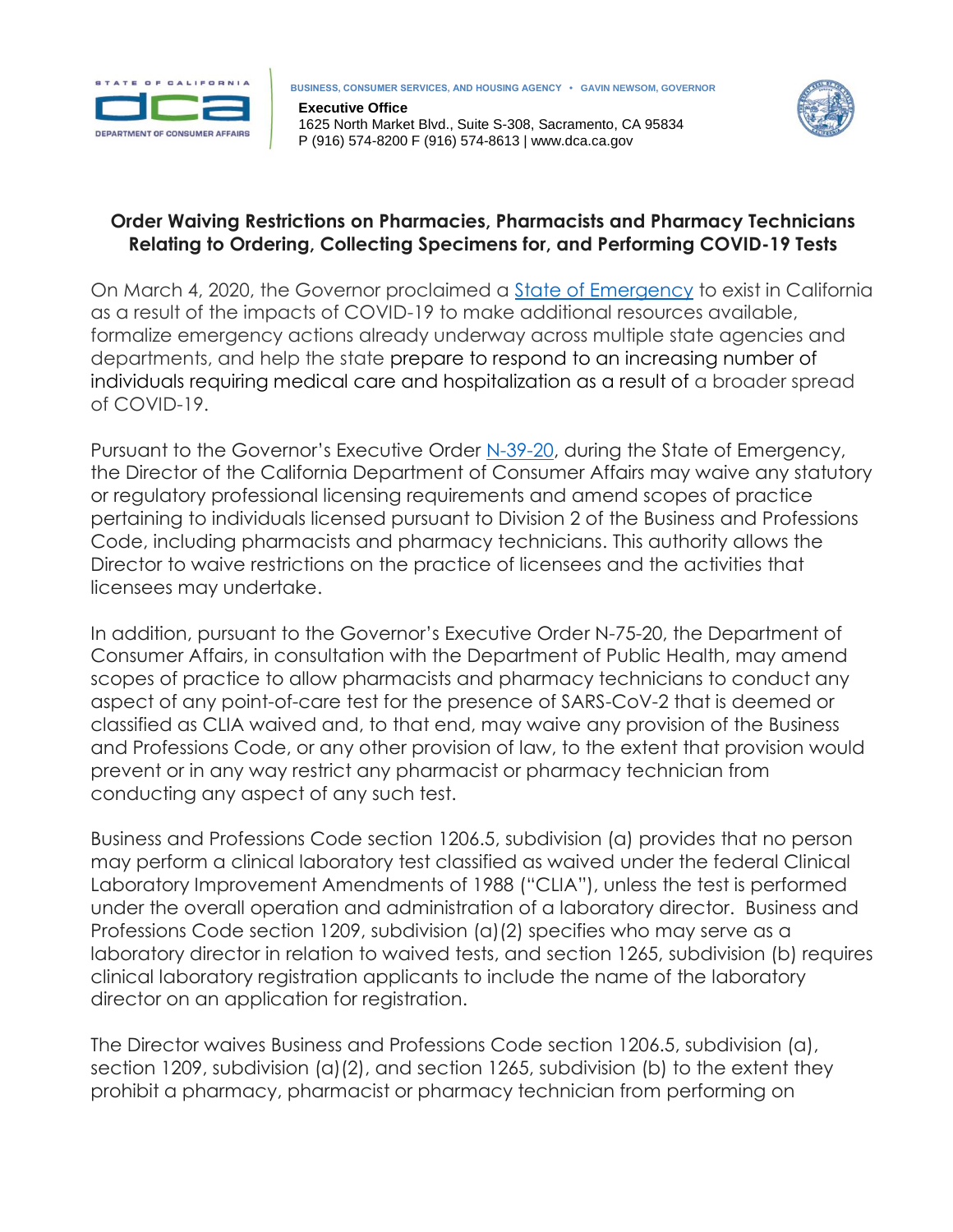Order Waiving Restrictions on Pharmacies, Pharmacists and Pharmacy Technicians Relating to Ordering, Collecting Specimens for, and Performing COVID-19 Tests pg. 2

individual patients point-of-care clinical laboratory tests or examinations for the presence of the virus SARS-CoV-2 that are deemed or classified as CLIA waived ("waived COVID-19 tests"), and without a laboratory director. The waiver is subject to the following conditions:

- Testing is limited to waived COVID-19 tests authorized by the United States Food and Drug Administration ("FDA") and is performed consistent with the provisions of any applicable Emergency Use Authorization issued by the FDA;
- The pharmacy complies with any other applicable federal requirements, including CLIA certificate of waiver requirements. For purposes of CLIA, the person identified as responsible for directing and supervising testing oversight and decision making is the pharmacist-in-charge, as defined in Business and Professions Code section 4036.5;
- The pharmacy is registered by the California Department of Public Health under Business and Professions Code section 1265 (which, notwithstanding subdivision (b) of that section, shall not require the pharmacy to identify a laboratory director);
- Pharmacists must comply with disease reporting requirements applicable to health care providers ordering tests for the presence of the virus SARS-CoV-2, pursuant to California Code of Regulations, title 17, section 2500;
- Pharmacies must comply with the disease reporting requirements applicable to laboratories testing for COVID-19 pursuant to California Code of Regulations, title 17, section 2505; and,
- The pharmacy, pharmacist or pharmacy technician complies with such other requirements as the California Department of Public Health, in consultation with the Department of Consumer Affairs, may impose that are not inconsistent with this Order.

Business and Professions Code section 4050, subdivision (c), states that pharmacists are health care providers who may provide health care services. Business and Professions Code section 4051, subdivision (b) authorizes pharmacists to provide any "clinical advice, services, information, or patient consultation" set forth in Chapter 9 of Division 2 of the Business and Professions Code, if certain conditions are met. Business and Professions Code section 4052, subdivision (a)(12) authorizes pharmacists to order and interpret only certain tests, subject to certain conditions. Business and Professions Code section 4052.1, subdivision (a)(2) authorizes pharmacists to order certain laboratory tests, subject to certain conditions. Business and Professions Code section 4052.4 authorizes pharmacists to perform routine patient assessment procedures, including certain laboratory tests that are classified as CLIA waived.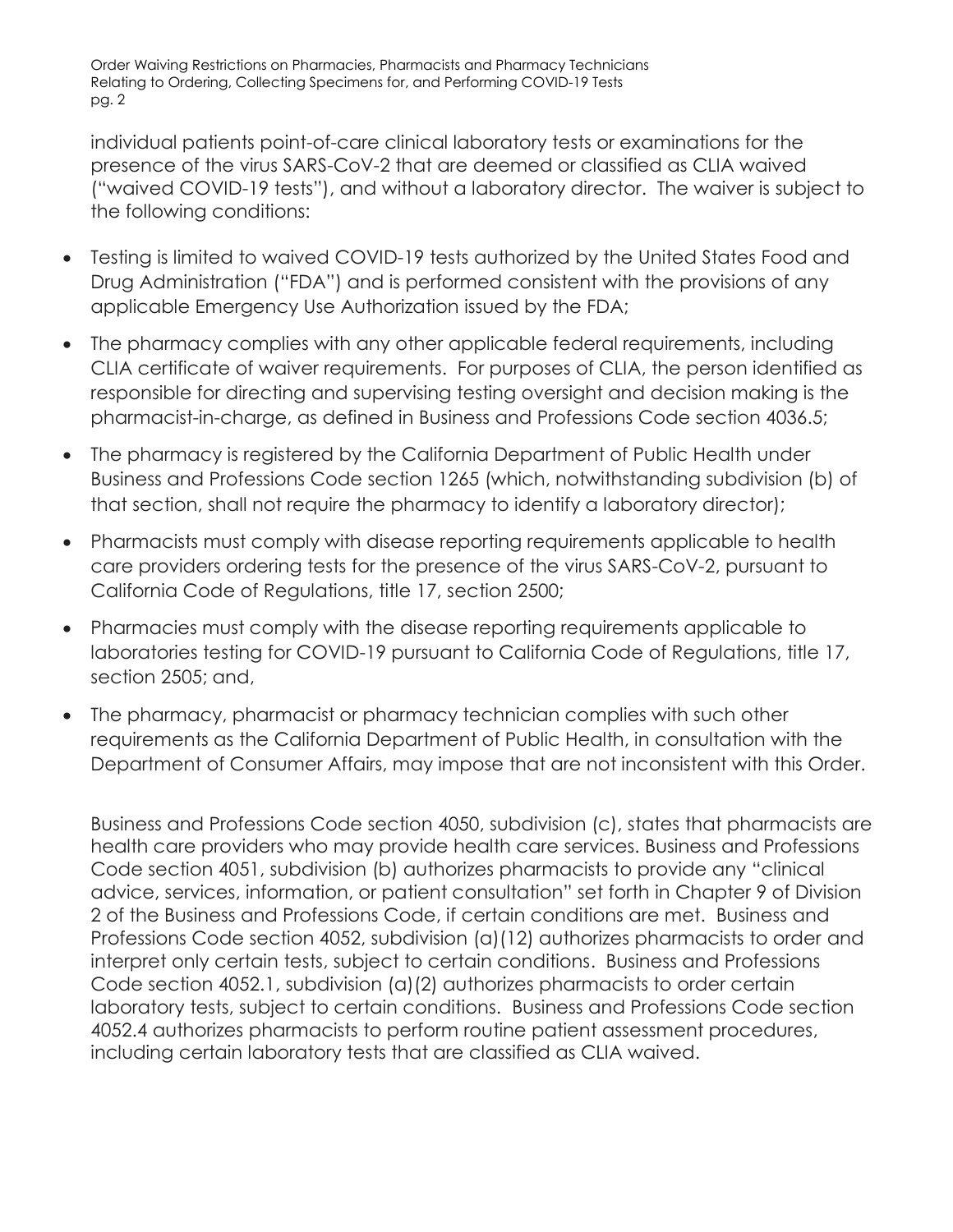Order Waiving Restrictions on Pharmacies, Pharmacists and Pharmacy Technicians Relating to Ordering, Collecting Specimens for, and Performing COVID-19 Tests pg. 3

Pursuant to Executive Orders N-39-20 and N-75-20, the Director waives Business and Professions Code section 4051, subdivision (b), section 4052, subdivision (a)(12), and section 4052.4, to the extent those provisions would otherwise prohibit pharmacists from ordering or otherwise authorizing any CLIA category of test for the presence of the virus SARS-CoV-2 in individual patients, or prohibit pharmacists from performing and interpreting the results of waived COVID-19 tests, without coordination with the patient's primary care provider or diagnosing prescriber. The Director also waives Business and Professions Code section 4052.1, subdivision (a)(2) to the extent it would prohibit pharmacists from ordering or otherwise authorizing any CLIA category of test for the presence of the virus SARS-CoV-2 in individual patients, outside of a licensed health facility and in accordance with its policies and procedures, and without the concurrence of the facility administrator.

Business and Professions Code sections 4051, 4052, 4052.1, and 4052.4, as specified, are also waived to the extent they would otherwise prohibit pharmacists from physically collecting (such as through the use of nasopharyngeal swabs or other means) specimens necessary to perform any category of test for the presence of the virus SARS-CoV-2.

The waiver of sections 4051, 4052, 4052.1, and 4052.4, as specified, is subject to the following conditions:

- The test is authorized by the FDA; and,
- The pharmacist is competent and trained to collect the specimen and perform the test, and the specimen is collected and the test is performed consistent with the provisions of any applicable Emergency Use Authorization issued by the FDA.

Pharmacists acting within the scope of this Order may order and collect specimens for all CLIA categories of tests for the presence of the virus SARS-CoV-2, and they may order, collect specimens for, perform, and interpret results for authorized waived COVID-19 tests.

Business and Professions Code section 4038 provides that a pharmacy technician assists pharmacists in a pharmacy in the performance of pharmacy-related duties. Business and Professions Code section 4115, subdivision (a), and California Code of Regulations, title 16, section 1793.2, provide that pharmacy technicians may perform packaging, manipulative, repetitive, or other nondiscretionary tasks while assisting, and while under the direct supervision and control of, a pharmacist.

Pursuant to Executive Orders N-39-20 and N-75-20, the Director waives Business and Professions Code sections 4038 and 4115, subdivision (a), and California Code of